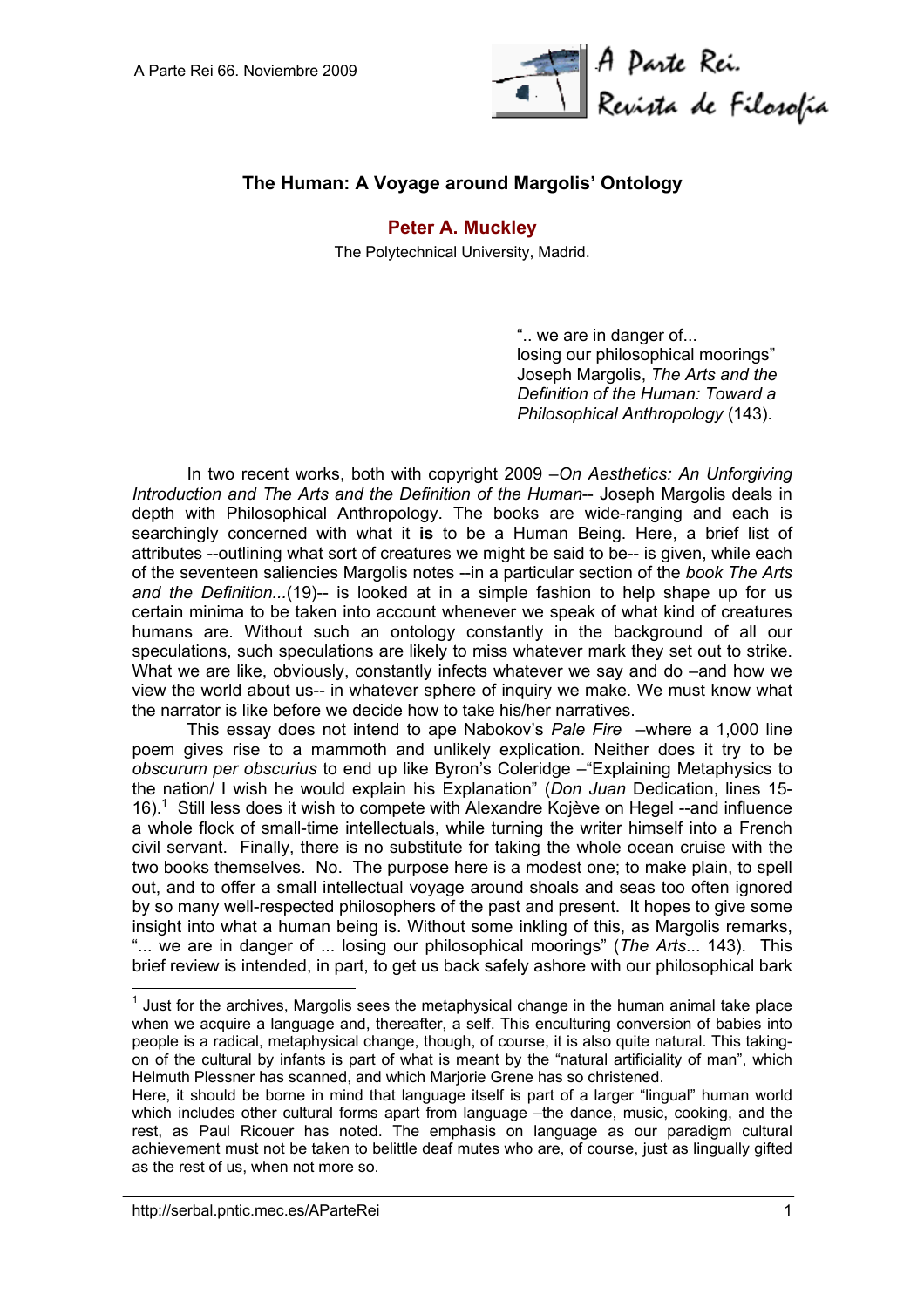firmly secured, and, at least, bobbing at anchor. Once in port, the final section of the essay briefly poses a few questions Margolis' ontology (our ontology) might raise.

Margolis is often at pains to show that artworks –our "utterances"-- must, to a very large extent, share the same ontology as us, their creators, the same sort of "being-ness" as people acting as artists. It therefore may not come amiss to quote his own succinct ontology of art:

*An artwork is a historicized utterance that is physically embodied, culturally emergent, possessing Intentionally qualified properties that are determinable but not determinate in the way mere material properties are said to be.*

(*On Aesthetics* 136)2

In brief, this definition should also fit the human being since we share the same ontology as our artworks. So, there we have everything in a nutshell. In what follows, this succinct definition will, it is hoped, be made as simple as possible –as Einstein said that we should make all things-- but "no simpler". Meanwhile, four things need to be kept clear: 1) nothing surprisingly new is to be expected for we are dealing with humans and we are humans; 2) whatever is said of "human being" should be generally acceptable if the 17 attributes are indeed "on the ball"; 3) all the attributes listed intermingle and overlap because all are present at once to form the selfsame creature, that is, to form us; 4) the interpreations on offer here might be erroneous.<sup>3</sup>

That the whole of what follows is not simply an outline of the "bleeding obvious" might be assented to if we consider that –throughout most of human history and still today--human being has been looked at primarily from only two vantage points. There is the religious and the "scientific" way of viewing ourselves. Generally, and pejoratively, put, these views might be dubbed "the ecstatic" and "the reductive". The twain have been at the helm this many a-year –we have been guided either by Genesis or the gene. However, if we accept that people are "historied" and that they have evolved from earlier life-forms --if we accept, that is roughly, Vico, Hegel and Marx's thesis, on the one hand, Darwin's, on the other-- then what a human being **is** could not have even been conceptualized before the late  $18<sup>th</sup>$  century --on the one side-- and 1859 or so --on the other. In short, what a human being is can only have been even vaguely theorized within the last 150 years. That is not a long time. If true, that would suggest that certain "golden oldies" –Plato, Aristotle, Descartes, Locke, Madison, Hume, Kant, for instance-- might not really have known much about human ontology, about "human nature". It could throw in doubt many of their very smoothest asservations and pontifications.4

**ENEVALLE 2**<br>
<sup>2</sup> One difference between artworks and humans is, of course, the aging-process. Margolis has considered this in *Selves and Other Texts* (University Park, Penn State U., 2001).

 $3$ John Dewey held that when philosophy drifts apart from vital issues, becomes over-technical, and is full of controversy and disagreement then, it is "a pretty sure sign that somewhere on the route a compass has been lost and a chart thrown away" (*Later Works*, 16: 249-50). General agreement on what is said here might be expected if what is said is indeed correct. If it is, it might easily be checked, since it is open to any individual to review himself and his fellows, in as generous a way as s/he sees fit..

<sup>4</sup> One might object that Buffon's *Histoire naturelle de l'homme* (1749) had already dealt extensively with the human as animal or that Kant's *Anthropology from a Pragmatic Point of View* (1798) counts against our 1859 launching point. This would be a mistake. It was precisely because Descartes's dualism was so much in the air which Buffon breathed, that Buffon could treat of the animal "man", the "body", without risking the wrath of the ecclessiastical authorities. Both works are synchronistic. Neither work allows for the genuine novelty --for real historicized change in or between species-- which Darwin was the first to set forth.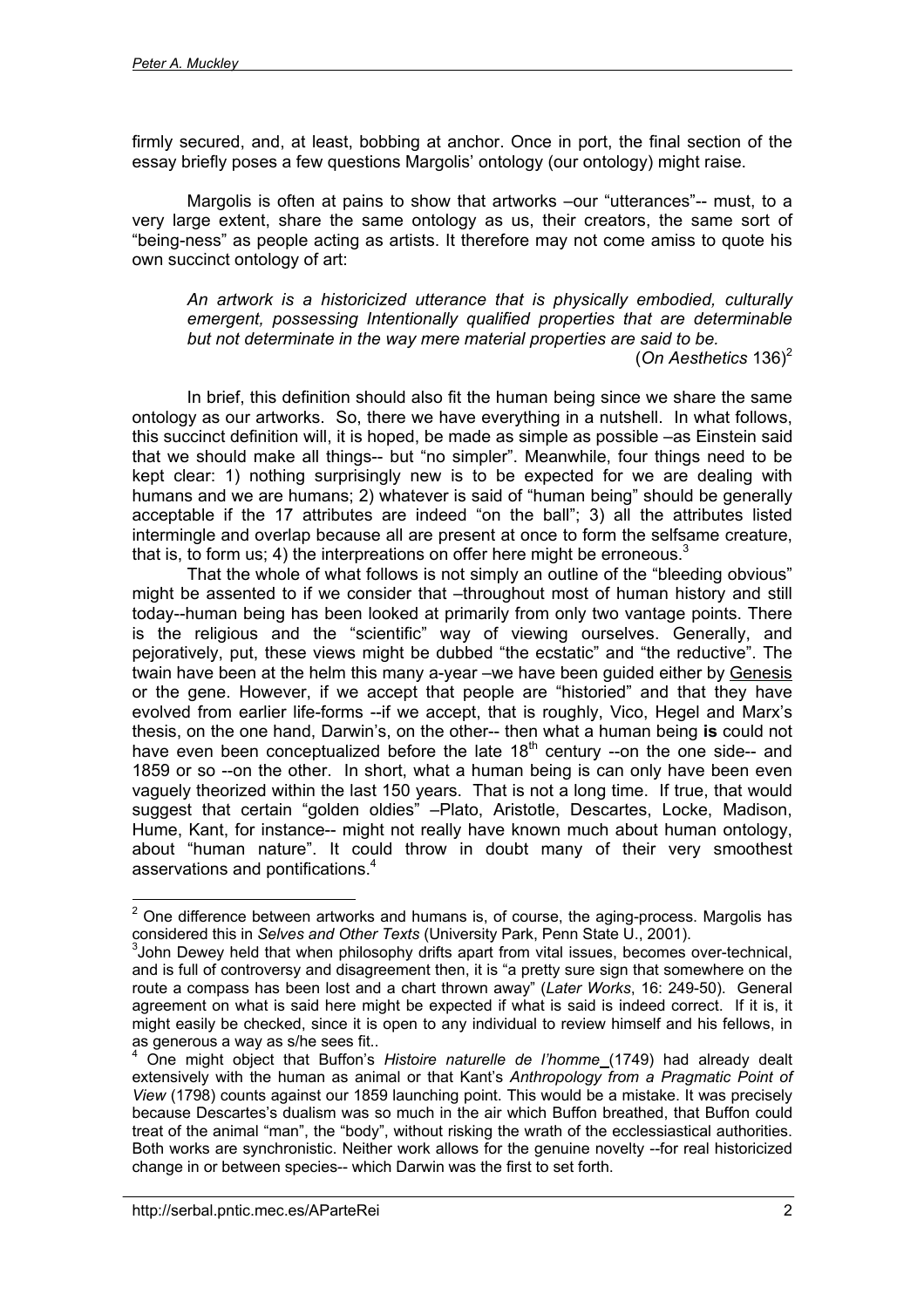To get right to the nub then, for Margolis, to be a human being is minimally to be: 1. artifactual 2. socially constituted 3. historicized 4. enlanguaged and encultured 5. "second natured" 6. real only within some culture's collective life 7. embodied through the cultural transformation of the infant members of *Homo sapiens* 8. originally or externally *gebildet* 9. *sui generis* 10. emergent through mastering a first language and whatever aptitudes such mastery makes possible; 11. indissolubly hybrid, uniting biological and cultural processes and powers; 12. capable therefore of hybrid acts or "utterances" (speaking, making, doing, creating) incarnate in the *materiae* of any part of physical nature; 13. self-transforming or internally *gebildet* through its second-natured powers; 14. empowered and constrained by the collective history it shares with similarly emergent creatures; 15 capable, thus, of functioning as a self, a person, a subject, an agent, within an aggregate of similarly formed selves, that is, free and responsible, capable of causally effective (incarnate) initiatives, capable of selfreference, of reporting its inner thoughts and experience in a public way, of understanding the utterances and acts of similarly endowed selves; 16 inherently interpretable and subject to change by being interpreted; 17 not a natural kind entity but a history, or an entity that has a history rather than a nature, or a nature that is no more than a history --a history determinable but not determinate.<sup>5</sup>

#### **1. artifactual.**

 $\overline{a}$ 

Like a work of art, humans are fashioned by the culture and the environment into which they are born. One of the most basic ingredients in this artifactual formation would be the language each of us must internalize from birth onwards. The characteristics of language, then, are a good analogy for the characteristics of selves, as are artworks. An artifact is something molded, created, constructed but is withal material, embodied, resistant. This "artifactual" aspect of the human is, of course, totally "natural" in that humans are natural creatures, it is just that they are formed in, what Marjorie Grene has called, the "social uterus", where the surrounding society is like the pouch of the kangaroo.

The artifactual of the human and the cultural world, in general, came to prominence at the time of –and just after-- the French Revolution when it was clearly realized that men could dethrone divine kings at will, could even remake the calendar and the time categories which men had lived by. The artifactual nature of the human is a good place to start because it is perhaps the key to all that follows. Artifacts, when chanced upon, are immediately interpreted and, usually judged as to their historical period and provenance. We expect artifacts to make some kind of sense. Almost instinctively, we assume they have significance and will "speak" to us.

<sup>5</sup> Joseph Margolis, *The Arts and the Definition of the Human: Toward a Philosophical Anthropolgy*. Stanford, Stanford University Press, 2009. Prologue, 19. A companion list concerning the Intentional, that is the cultural world -and the beings which inhabit such a worldmay be found on page 191 of the 2009 *Aesthetics* book. It reads:

*<sup>(</sup>the ubiquitous cultural world reveals): its public, inseparable, emergent embodiment in physical and biological nature; its hybrid, artifactual actuality; its historied construction; its sui generis utterance; its legibility among selves (ourselves) who are similiarly uttered in the "Bildung of consciousness", made apt for creation and interpretation by the mastery of a language and a culture, forewarned thereby to live within the flux of history.* This comes to about 9 or 11 ingredients, depending on how we make the divisions and what we wish to emphasize.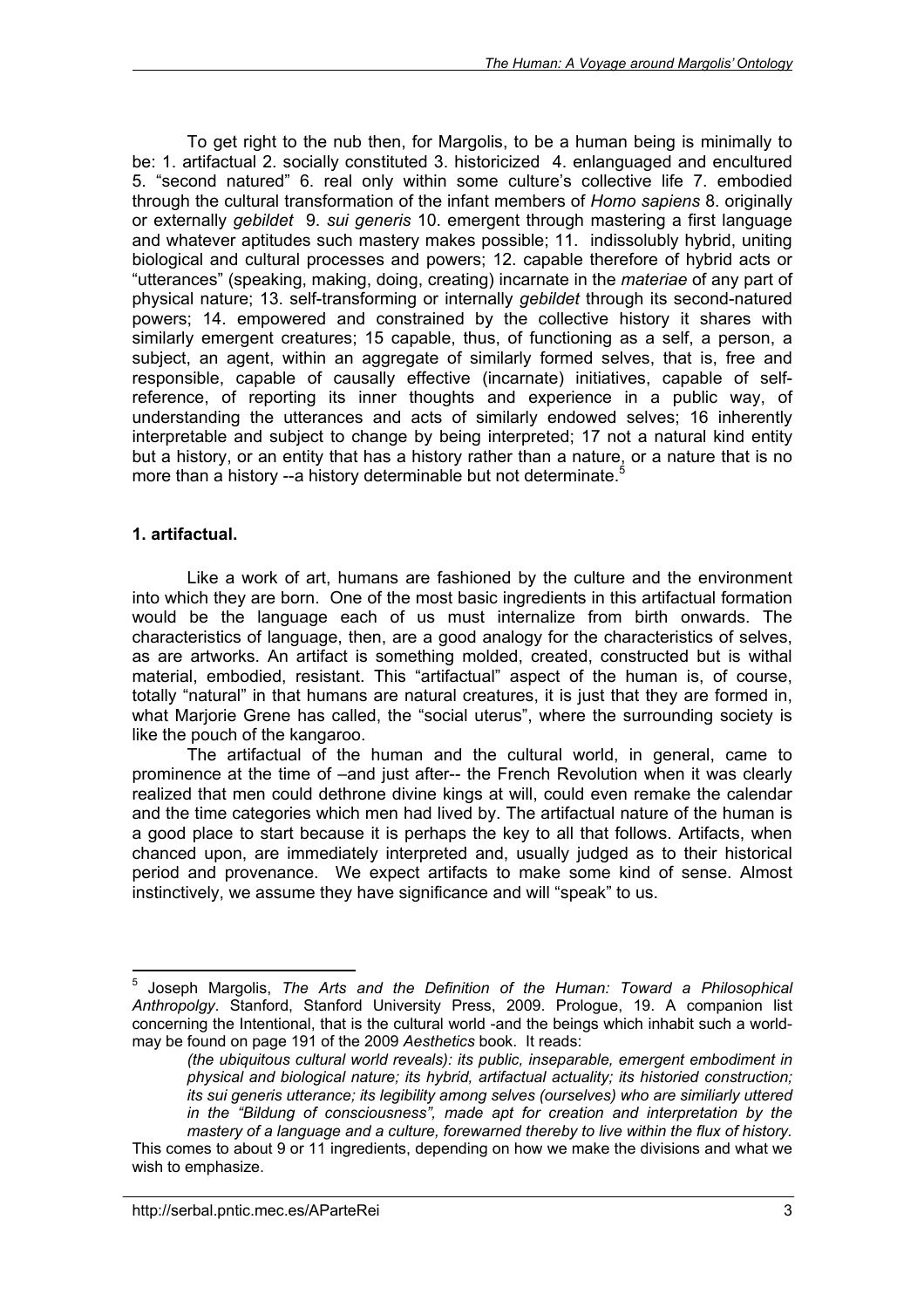With a person –the "human artifact"-- these semiotic reactions are even more pronounced. With the human artifact, we can usually also ascertain facts about its creator; we ask about a person's parents –or some scientific substitute thereof. With the use of the adjective "artifactual", therefore, we are instantaneously drawn into a cultural world, a world of *poesis,* of creativity, of meanings, of history.

## **2. socially constituted**

Outside of some community, there are no humans. It is the long, the very long, period we spend being weaned and groomed that makes us a socially formed entity, even if partly hard-wired –perhaps the crawling to upright toddling to straight walking of young children is hard-wired. We are, however, much more the products of a mother's "goo-gooing", and "baby tuckoo-ing", and other adults presenting us with symbols, tasks, forms of behaviour to imitate, and the rest, than are any other species. In Aristotle's terms, we are "Proton Zoohen", the political animal.

Our social constitution reaches even to our possible forms of thought, as Wittgenstein pointed out, a man who does not want his child to believe in fairies or witches simply does not use the word "fairy" or "witch" to the child ever. The "fairies" each of us believe in are a "natural product" of which words –and their concomitant concepts-- have surrounded us from birth. Though we are indeed socially constituted – and many, as Bourdieu has shown, try their best to simply make the outside world conform to the social world which made them as children-- we are not thereby wholly determined. We are imaginately free to reconstitute ourselves and the social world about us, to borrow from other "worlds", and so on (see Section 15). C. S. Pierce, with his doctrine of "irritations" --doubt and the search for certainty-- offers but one convincing hypothesis of how scientific investigation gets underway with humans, and how real creative change might take place. $6$ 

## **3. historicized.**

For the historicized, we must surely begin with Giambattista Vico and his "New Science". Vico's principal contributions include the pointing out that --since Man made Civil Society-- only Man could understand society and, possibly, society was the only thing which Man could, in fact, understand. God made nature, so to ever truly understand nature was a thing beyond us, for Vico. Vico thus succeeded in turning the priorities and dreams of the scientific revolution --stretching from Galileo and Bacon in the 16<sup>th</sup> century through Descartes and Newton, in the 17<sup>th</sup>, and on to Kant and even Comte in the  $18<sup>th</sup>$  and  $19<sup>th</sup>$  centuries-- clearly and paradoxically upon their heads. Man could not understand "nature", the "history of civil societies" was the only episteme possible for Man, being both its creature and its designer. The reason why "scientific" thought had flourished and history languished –Vico held-- was because, like the human eye, it is easier for us to see and investigate those things outside us than to investigate our societies, ourselves and our inner workings. The historicized theme was taken up more amply by Hegel and then Marx. It would seem to follow from the "strong" version of this theme that any "science" we might achieve, or knowledge of nature, will likewise be subject to the historicized "nature" of the human inquirer, the

 6 The phrase "baby tuckoo" is taken from the first page of James Joyce's *The Portrait of the Artist as a Young Man*. Joyce was better at capturing the way adults speak to children and socially consitute them than most of us, hence his usage is adopted here.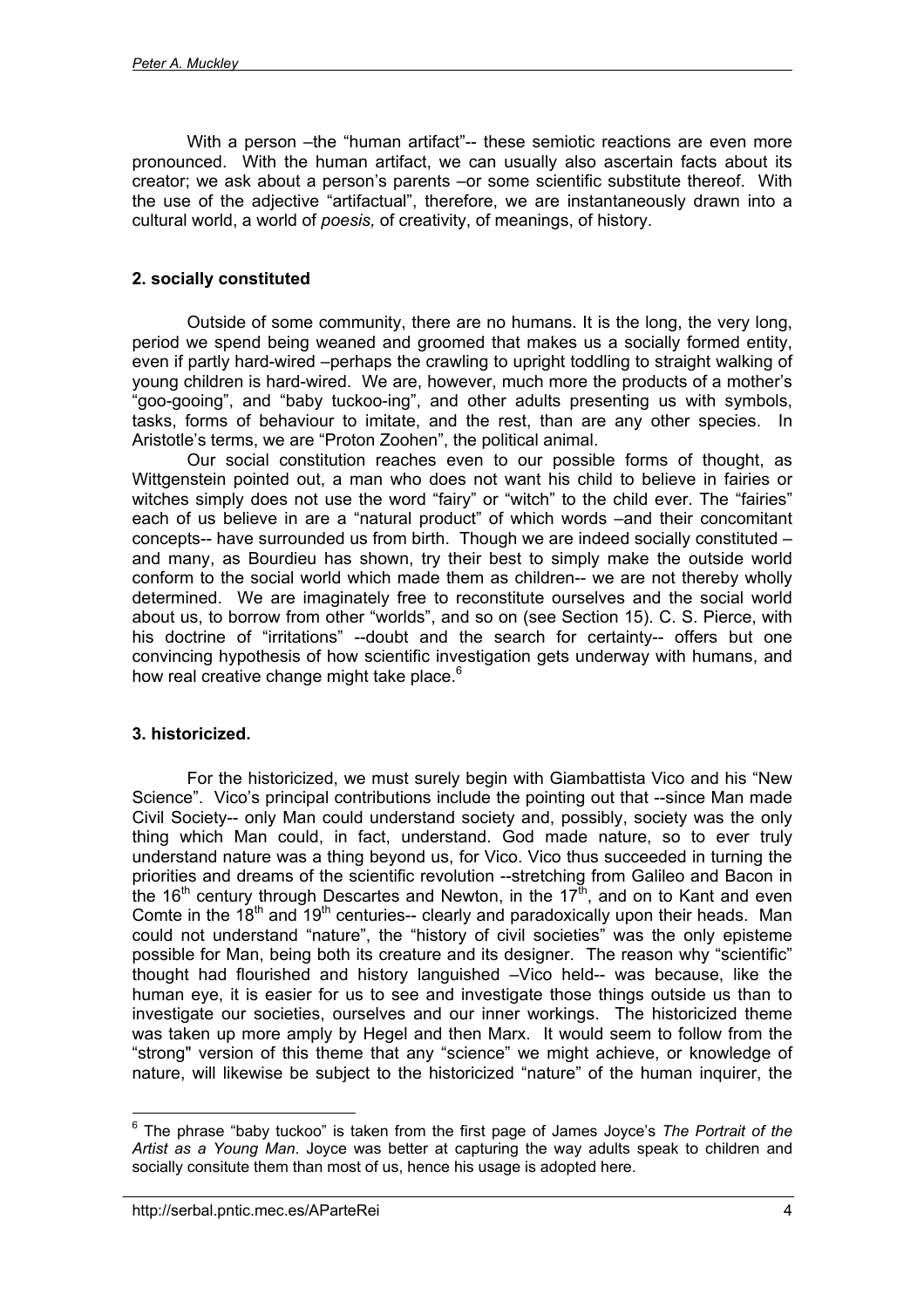scientist himself. So, there might simply be  $18<sup>th</sup>$  century science and scientists,  $19<sup>th</sup>$ century,  $20<sup>th</sup>$  century,  $21<sup>st</sup>$  century science and scientists, but there could never be just science, just scientists, the hermeneutic circle, for one thing, would preclude it.

Still, categories like the 18<sup>th</sup> and 19<sup>th</sup> centuries are but artificial, human divisions, and it must be admitted that the  $18<sup>th</sup>$  century –or Classical Athenian society, for that matter—did finally result in us. There is a continuity in history. How this comes about is the historian's task to explain. That there is no connection between epistemes --what is here called the "strong" version of historicism-- was embraced by historians such as Ranke, but it is hardly convincing. We need imagination and interpretation as much in every day life as in historical narrative, too "strong" an historicism would make it impossible to even unite "ourselves of today" with "us-as-the-babes-of-yesteryear".

A much more likely tale –for history in the large-- is unfolded by Michel Foucault who sees some regime of knowledge/power --perhaps the new practices of organization, regimentation, systematization, within a society's prison system, at a given time-- beginning on the edges of a particular, historical society, then slowly spreading throughout the body social like a virus, and taking the place of an earlier regime of knowledge/power. The new formation is only clearly recognized as such by an historical scientist's reconstruction of past events. The earlier, already in-place regime would be the historical *a priori*, which Foucault sees as an historicized replacement for Kant's ahistorical *a priori.* The historicized human condition we are all heirs to might be now known as the "Hegelian encumbrance" –meaning by that, the inescapable historical context of the human thinker, and also the **now** necesary-looking nature of the happenings of the past which, in reality, were full of change and accident and contingency.

**The historicized** then refers to the fact that the human is a creature of history and a creature containing history in the bones, as it were. A Renaissance baby or an Ancient Athenian infant is not like the child born today. Their world is not ours. The one may have been enshrouded in magic, in witchcraft, Popes, the Borgias, Leonardo, the other, in Oracles, Homer, lewd and Olympian deistic struggles. However, we make an imaginative attempt to fuse our horizon with theirs, to get into their minds and their lifestyles, to create convincing, reasonable, historical accounts of what their world "must" have been like. As Vico said, we can do this because they were humans and so are we, together we have created the Intentional, cultural worlds of the human way of being.

The idea of the historied lack of essence of the human is a new one. It was born and nurtured only by Hegel then Marx. In the  $18<sup>th</sup>$  century, any baby was a Universal Baby and all babies had always been alike. There was then a Human Nature, changeless, timeless. Kant's Mankind has no history, and no biology, for the matter of that. Suddenly, there was nothing but intentional time ticking within us all, making us subject to the fashions of the thought of the moment, of the now-seemingly-structured nature of things, in their spatial and symbolic --man-made-- orders. The world we are born into is already parsed, divided, passed-judgment upon by all those adults around

<sup>&</sup>lt;sup>7</sup> What the hermeneutic circle –the term is Gadamer's from *Truth and Method*-- demonstrates is that there must be a "fusion of horizons" whenever we review history, a melding of our present and the imaginatively summed-up past. History is always viewed from the vantage of some ever-changing present, and, as Gadamer notes, horizons alter as we sail towards them, the horizon itself is an imaginary line which is never quite reached.

That "chance" is inherent in the nature of things too is wonderfully illustrated by C. S. Pierce who argued that if the universe was the result of a haphazard meeting of chemicals, atoms, or whatever, then life itself must originally have been the result of a chance concatenation of circumstances too. From this it follows that chance must be a real ingredient of our universe - and of our world-- and should always be allowed for in all our speculations.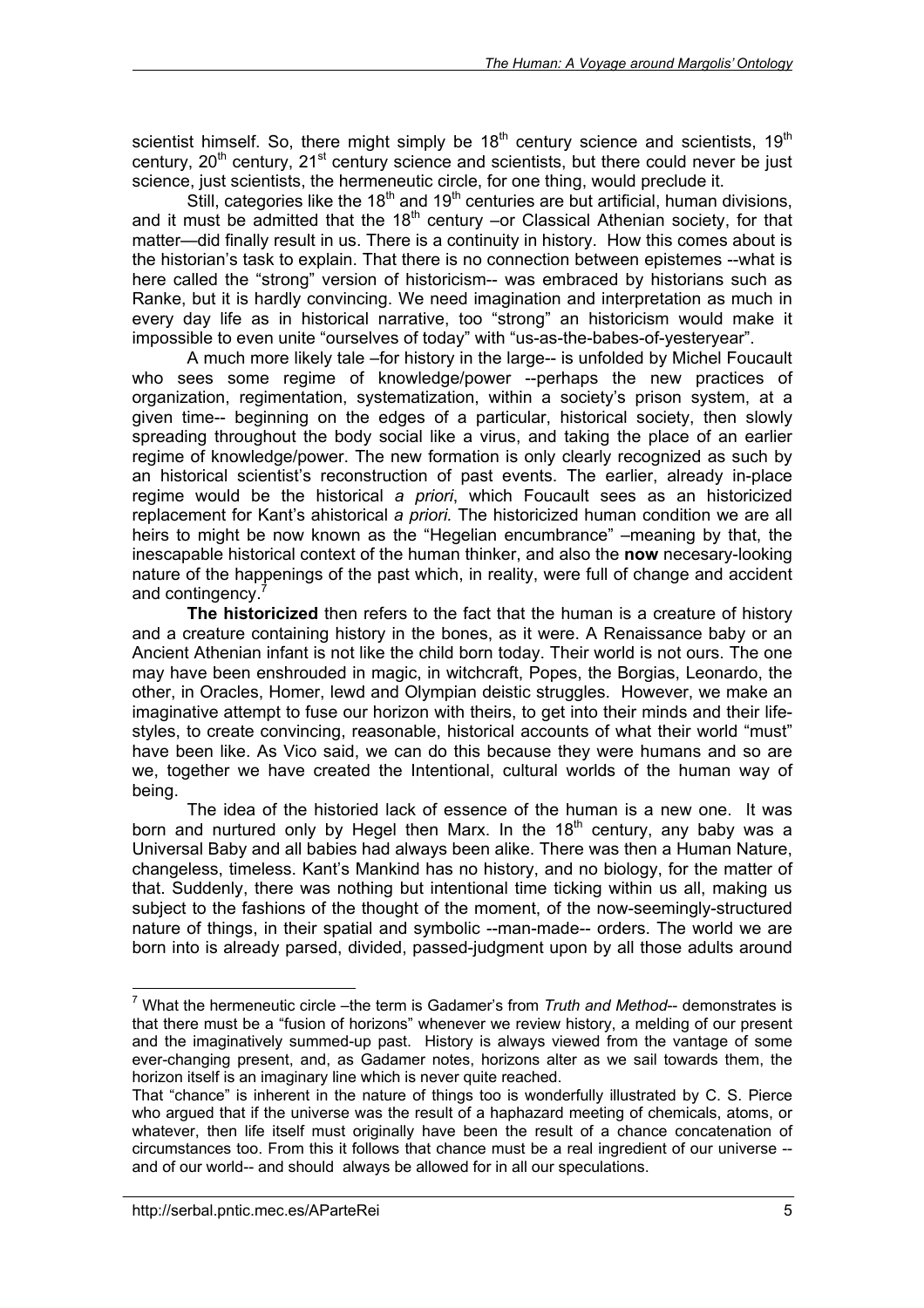us, similiarly encumbered by their own predecessors. Baby clothes change and so do the babies swaddled within them. And, if human thought changes, then all things - every last thing, our bodies (very, very slowly, *pace* Darwin), our emotions, our sexuality, our paradigms, our reality, our world --are all subject to change --at least insofar as we humans are concerned. By the same token, all things human are "historicized", are part of the flux of history. Nothing but nothing escapes this condition. And, of course, Historicism is incompatible with any Universalism.

## **4. enlanguaged and encultured**

To be "enlanguaged" is simply to be able to speak a language, and also to think in that language. Thinking of ourselves --of our relations to others, of their opinions of us, of the pop songs which flood our minds, of the countless scripts and dialogues from a thousand TV shows and movies which swim about in the brain (or the central nervous system), in language-- we create a vision, a view, a vague and shifting idea of what it is to be ourselves. This vague idea of self underlies our every conscious move, though we are often not fully conscious of what it entails, of what we are "really" like. We are certainly never like to "us" what we are like to "him" and to "her", and to those others that view us from the "outside", as it were. In spite of this, the concept of the self, the "me", seems to necessarily entail some idea of the Other. Were this not the case, there could never even be any pretence at "objectivity". The objective is our own opinion of what the Other might view as her Other's viewpoint.

"Encultured" flows from being "enlanguaged". The culture comes with the language, but so too does "encultured" come with gestures, other artifacts, sounds, real emotions --at first mimicked then internalized, only later, externalized-- colour combinations, the pictures, images and icons which swirl before us from our first opening our childish eyes, onwards. Meanwhile, our "go-goos" have turned to language, and we attempt to sort, to analyze, to make all the whirligig of all that surrounds us make sense and to make sense too of what that is which **is** "us" - tumbling around and dervishing through all this mad cluster and kaleidescope of shifting hubbub. We search out meanings; everything is a potential sign to be deciphered. We set things in a narrative to give them some kind of form and shape, some form of coherence.

We become a part of a tradition, but, as Wittgenstein again noted, there is no tradition to which we belong. To formulate such a tradition, we must get outside it - something impossible-- we must put it on hold --something inconceivable-- while we look back on it, look it over. The tradition is that which is not, and never stops changing even as the changing "I" (that is me) attempts to assess such a traditon's myriad whirlpooling parts. Whatever I choose consciously to emphasize as "my tradition" can never be anything but an idealization, an abstraction, or else a stereotyping of what --at the time of considering my tradition-- seems most salient, most typical, most "noble", worthwhile, "timeless" in what I consider my group's way of life.<sup>8</sup>

 $\overline{a}$  $8$  While we belong to a tradition, but there is no tradition to which we belong, so too do languages appear to follow rules, and human behaviour itself usually seems to us somewhat rule-like --but it never is nomothetic. The problem is, of course, that all the rules change and there is no rule for the making of rules. Even such hallowed "sacred cows" as the laws of physics take a bashing in Nancy Cartwright's *How the Laws of Physics Lie* (Clarendon, 1983).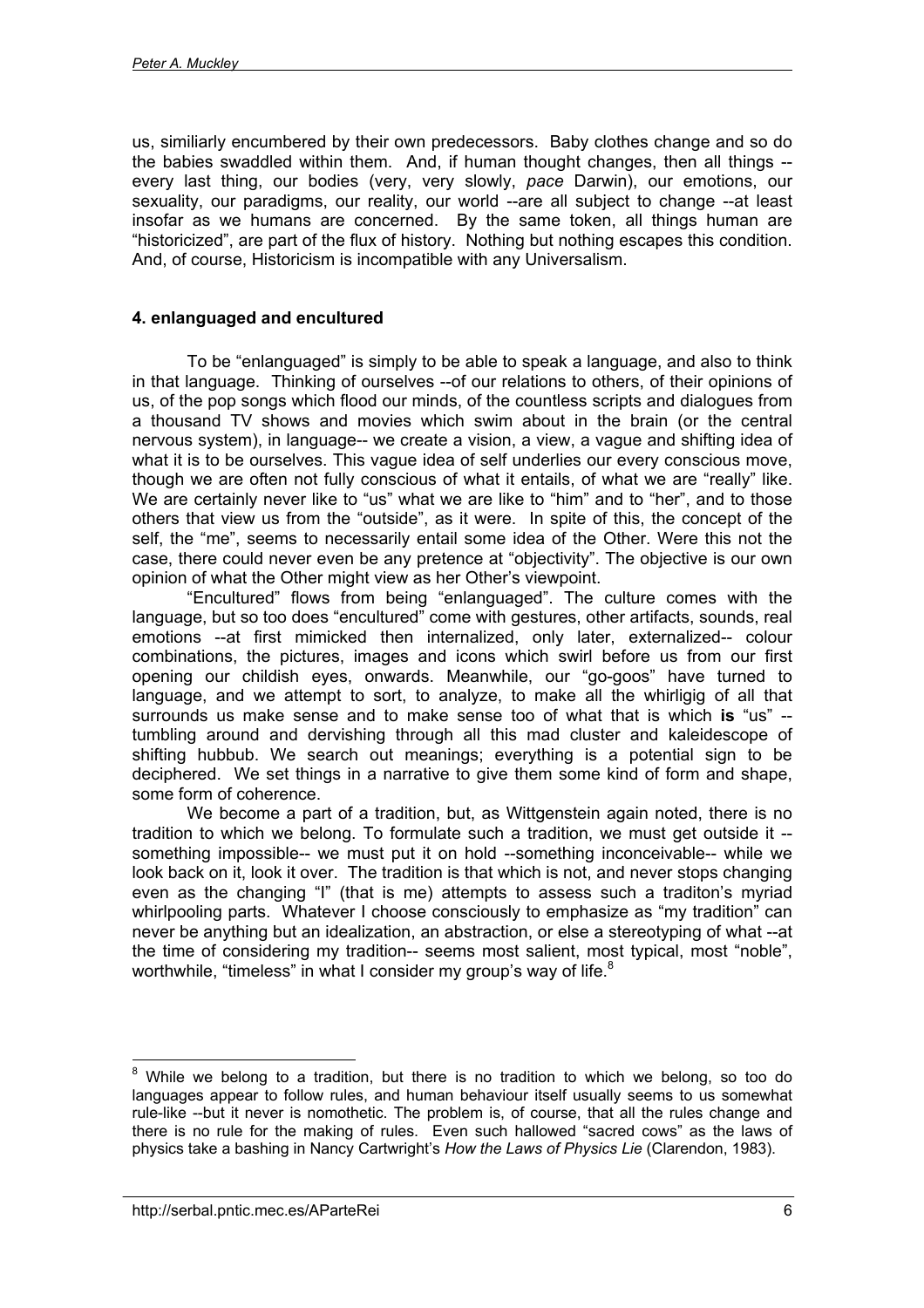### **5. "second natured"**

Some might object to the use of the term, even though it is placed within quotation marks or scare quotes. If the argument is that humans have no natures but only histories, then, talking of a "second nature" surely only serves to confuse things. The phrase however serves as ballast. We are indeed natural animals which is why human medicine is a generalized practice. The body needs emphasizing as does the naturalism of the Margolisian ontology or else we should be back once more with the angels or with disembodied sign-systems floating in the conceptual winds. So, there is a natural starting point, as with pre-linguistic infants. There is a natural succession to biological processes, we are earthly creatures at all times.

Our original, particular animal make-up –our first nature, if you will-- is itself a little out of the ordinary amongst primates, as the early  $18<sup>th</sup>$  century "naturalists" first brought to attention. Blumenbach, for instance, listed parts of this make-up as follows: a bowl-shaped pelvis; hands that are not, like those of apes, occasionally used solely as grasping devices, but are anatomically structured to be grasping devices; close-set, regular teeth, rather than threatening canines and incisors; sexual availability and eagerness at all seasons; a shortened gestation time; a constant supply of infants, requiring a long period of enculturation (Blumenbach, 1775). More modern commentators would add –Kurt Vonnegut Jnr. with chagrin-- a big brain. So much for the human animal and each of us may imagine what each of these physical characteristics might imply. These characteristics, nevertheless, are nowhere near – are light-years distant-- from the importance our second-nature makes.<sup>9</sup>

We develop and take on cultural form in the "social uterus". The internalizing of a culture, a form of life, gives us a "second-nature", distinct from –but continuous with, forever interlarded, intertwined, intermixed with-- our animal nature. This second-nature is our thick --dense, yet fragile and easily broken-- cultural world. Each cultural world may appear "home" to the individuals comprising it. It might even appear as something relatively timeless. It is slow to change and so may take on the deceptive feel of permanence, while those born within its envelope often do whatever they can do to prevent its altering or to prevent its being altered  $-a$  Sisyphean task.<sup>10</sup>

Yet, again looking backwards, we see how inexorably the cultural world alters - from generation to generation-- so that one's great-grandparents' lives seem almost completely remote from our own. Still, the social nature we assume, incorporate, becomes us, the very largest part of our own self. In considering the "second-natured" aspect of humans, it comes as no surprise that, throughout history, the two types of people most honoured and raised on pedestals should be either those who have

<sup>&</sup>lt;sup>9</sup> Possibly, the most that can made of the human body's contribution to our social and cultural behaviour has been --somewhat unconvincingly-- examined by Elias Canetti, followed by Marshall McLuhen

 $10$  Language change throughout history is slow but is inexorably real. What prospects does this not threaten "scientism" with? The historical fact of linguistic change is never sufficiently taken notice of in either linguistics or in linguistic philosophy or indeed in philosophy in general. No matter how much academies and grammarians might struggle to hold back the tide, all natural languages undergo real change. Structuralism was one particularly inept attempt to deny this. But, one need only consider such phenomena as lexical, phonetic, phonotological, spelling, semantic and syntactic change --or try to read Chaucer-- to appreciate the fact of historical, linguistic metamorphosis. Both the forms and the sounds of languages change through history - -though no one individual or group of individuals deliberately sets out to effect such change. Here, historical language change might be considered analogous to real changes in all aspects of the cultural life of humans. What bearing might this have on ideas of progress and the various would-be universalisms of our time? Language change cannot be denied and cannot be accommodated within such schemes.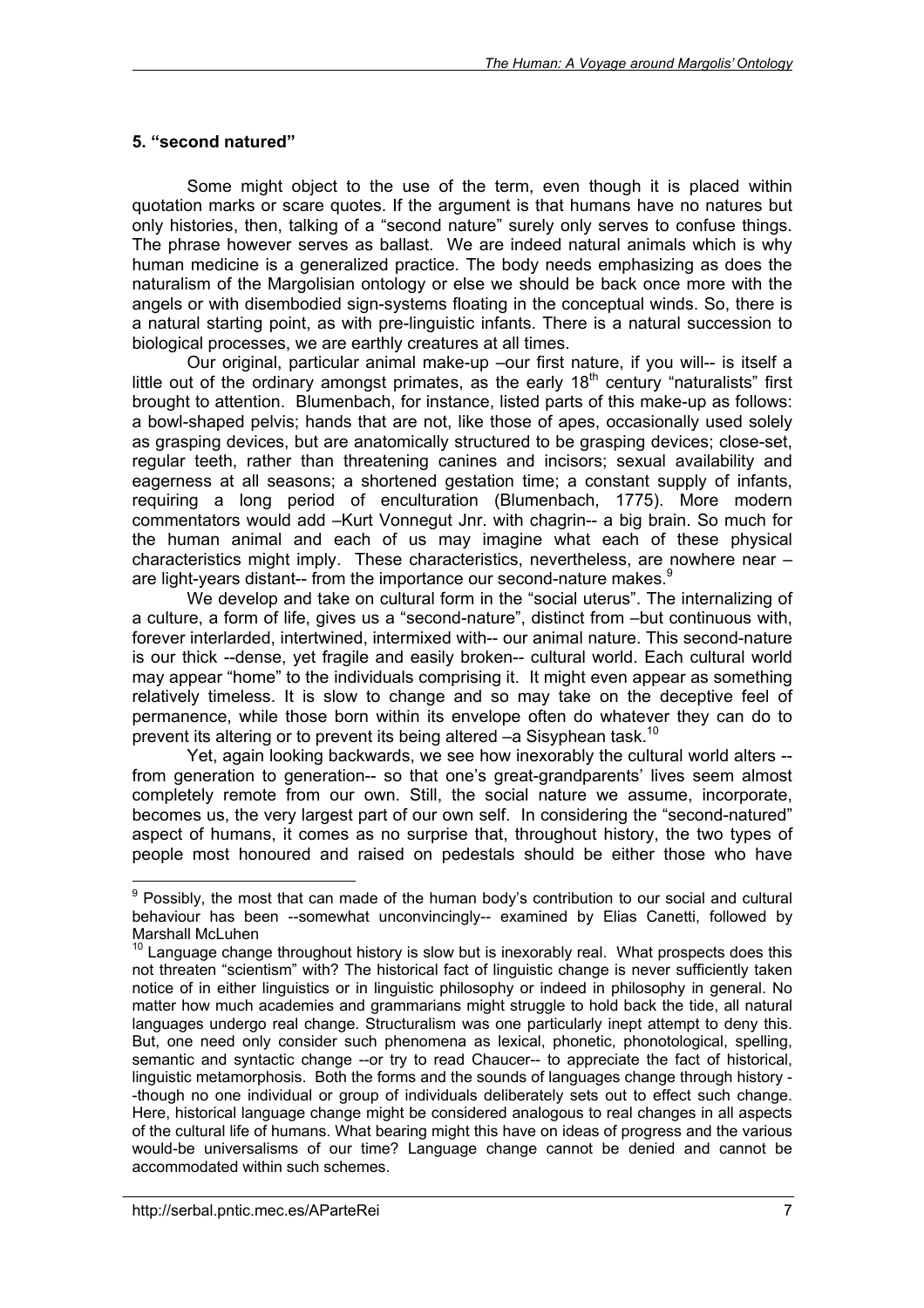excelled with the body –athletes and those revealing a great capacity for physical endurance-- and master and mistress manipulators of the cultural –the artists, and those who capture part of the significance of their own times as that significance flies.

### **6. real only within some culture's collective life**

In *Historied Thought, Constructed World* (California, 1995), Margolis makes a useful terminological distinction between what "exists" and what is "real". There, he suggests we use "exists" for things which show "secondness" --a materiality, a concreteness --such as trees, rocks, bodies, and the like, manifest-- which physically obstructs the movement of other similar existents. "Real", he proposes, be reserved for those other, intensional (i.e. non-extentional) things such as numbers, dreams, a transcendent God, or Asterix which –while they do not bodily, physically block movement-- do indeed affect thought and behaviour, and can play a causal role in human life.

Keeping this present, "real only within some culture's collective life" means that humans make their mark, are recognized, gain significance and meaning only amongst a group of similar beings who have also internalized --and then may externalize-- the language, gestures, systems of thought and ethics, the semiotic import of the various and the multifarious symbols common to that group. The reality of our lives will depend upon the reality of other beings who recognize us as having value for them and whom we recognize, in turn, as having value for us. Such recognition is so rapid as to be tantamount to spontaneous. Again, speech is the paradigm for we hear meanings when we are spoken to, **we do not hear sounds**.

## **7. embodied**

Humans have bodies, they are material things. They are made up of skin, flesh, bones, blood, and the rest. This may seem obvious but Husserl's Transcendental Ego is not like this, nor is the "I" of Descartes' "Cogito". The bodily part of the human is systematically underplayed or ignored or lamented by most religious thinkers too. Emphasis on the fact that we are animals, with adaptive, animal bodies, only truly comes into play, in the history of thought, with Darwin. It is an open question how much our bodies affect our thoughts --or even how thought is "produced by the body" and where exactly thinking, in its entirety, takes place. Just as we are embodied, so too must those things be which we create: our artworks, tools, artifacts, even our languages --which are embodied in sound. The human is not simply a body, however, it cannot be reduced to the matter of which it is made up. It is because this is so that the odd philosophical offshoot known as dualism took root. The question always lurked: What about the Divine in the human, in or over against the body?

## **8. originally or externally** *gebildet*

Though even as foetuses and neonates we are full of genes, chemicals, cells - and all those other "sounding" terms devised by humans to describe the make-up of themselves-- primarily we learn to become selves by being "constructed" by those already on the earth prior to our arrival. The self is "groomed" by the adult generation which is its initial social context. In a way, we are "licked into shape" by our ambient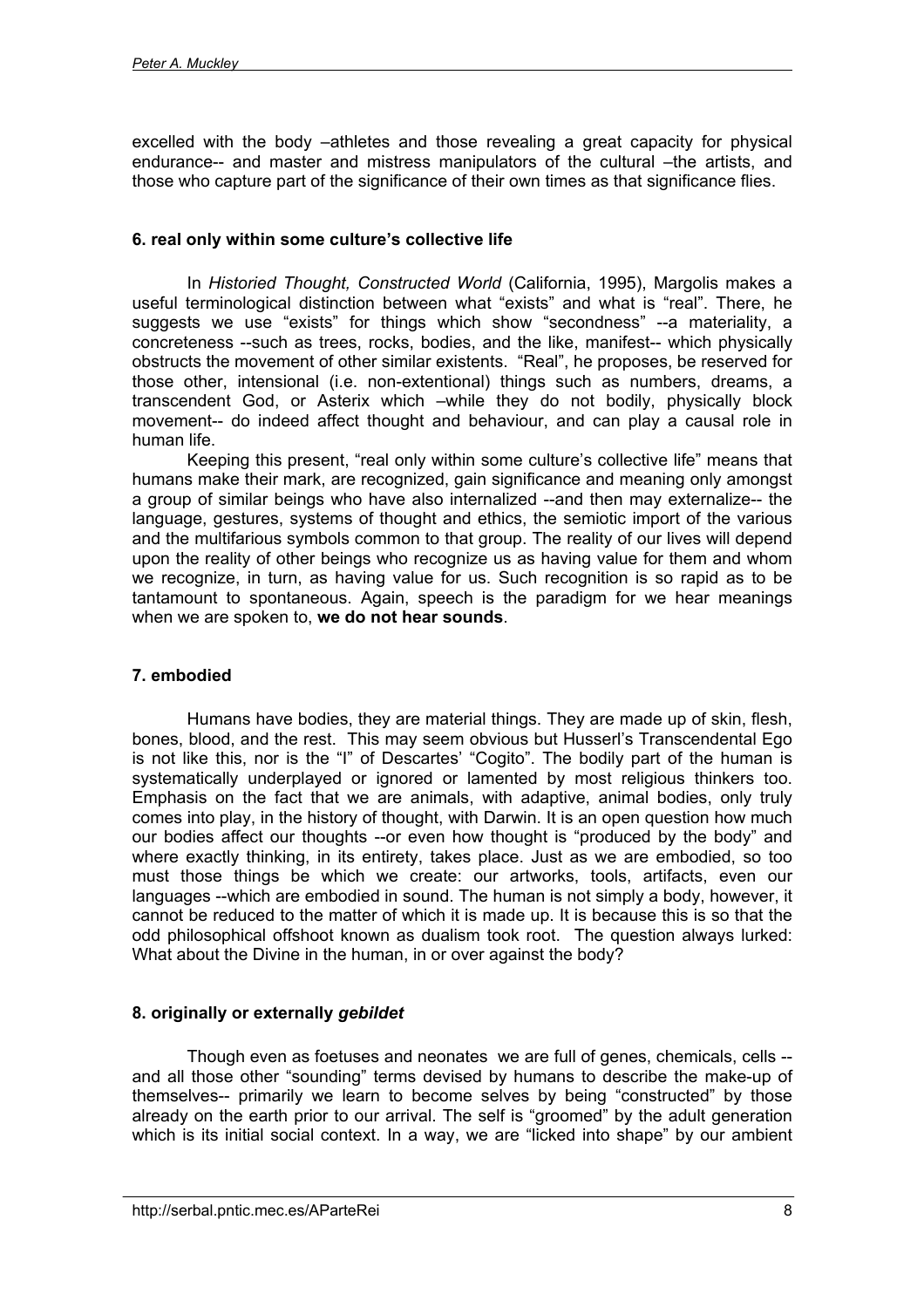cultures --as it was once thought that adult bears literally licked their cubs into shape with their tongues.

One stark physiological sign of this is the way in which it is physically impossible for "baby tuckoo-ing" adults to imitate the sounds babies seem to make, and, therefore, the baby is forced to mimic adult sounds if it wishes to "get the goodies". Thus, the adult native tongue forms even the most individualistic babe amongst us.

### **9. sui generis**

So far as anyone knows, humans are the only creatures which reveal all of the attributes which are mentioned in Margolis' list. We are *sui generis,* that is, we are a genus apart, a one-of-a-kind sort of creature.Our physiological, animal nature --as we have observed-- is already a little out of the ordinary. It surely plays its part in our odd evolution and in what will prove salient for us. However, we are truly unique in that we have self-consciousness and critical awareness, and that we can formulate lists of our attributes, for instance. We make plans for the future and have a sophisticated timeconsciousness, which no other animal seems either to do or to have. As Wittgenstein put it: "a dog can expect his master, but can he expect him tomorrow?" (quoted Grene, 72).

On the other hand, our distinctiveness and *sui generis*-ness is a natural development from other forms of animal life, our formation is a natural blossoming of - and not a complete break with-- other life-forms. Many have made comparisons between us and the social insects --termites, bees, ants, wasps-- and between us and the great apes –bonobos, gorillas, chimpanzees. This is all to the good since it at least allows, and for the first time, a natural explanation of the human.

Still, the vast differences between our kind and other kinds also needs to be underlined, especially the cultural, the intentional, the self-critical, the historicized oddness of the human. It is because of this quirkiness of ours that scientisms fail, that no so-called "psychological laws" could ever be drawn up. All such would-be laws are disallowed because of historicism –sexuality, the mind, the psyche, forms of behaviour, thinking and feeling all change. $11$ 

#### **10. emergent through mastering a first language and whatever aptitudes such mastery makes possible**

The "emergent" here refers to the natural process by which a human being or person emerges from what was before simply an *exemplum* of the species *Homo sapiens sapiens*. Once a baby begins to master its native tongue, she starts to take on individuality in that she can –with language or the lingual-- not only communicate to others but also commune with herself.

 $11$  One of the creepist and unnerving of recent "pop-phenomena" is the immense proliferation of psuedo-scientific or scientistic US TV series. These include: The Scully of "The X-Files"; "Bones"; "Numbers"; "CSI"; "Criminal Minds"; "House"; "Lie to Me". All these shows, to a greater or lesser extent, deny the cultural and the historical, and attempt to set up a-historical universalisms. They thus show that Feyerabend was, in part, correct when he dubbed "science" just another ideology or form of religion. Their popularity is ironic since they are obviously written by people who are not scientists at all and who rely on the imagination and the historical flux of language for their daily bread. The sharp break between the Scientist and ordinary people is a mid-Victorian curiousity, made fashionable by the dry-as-dust, "liberal but too a degree", John Stuart Mill.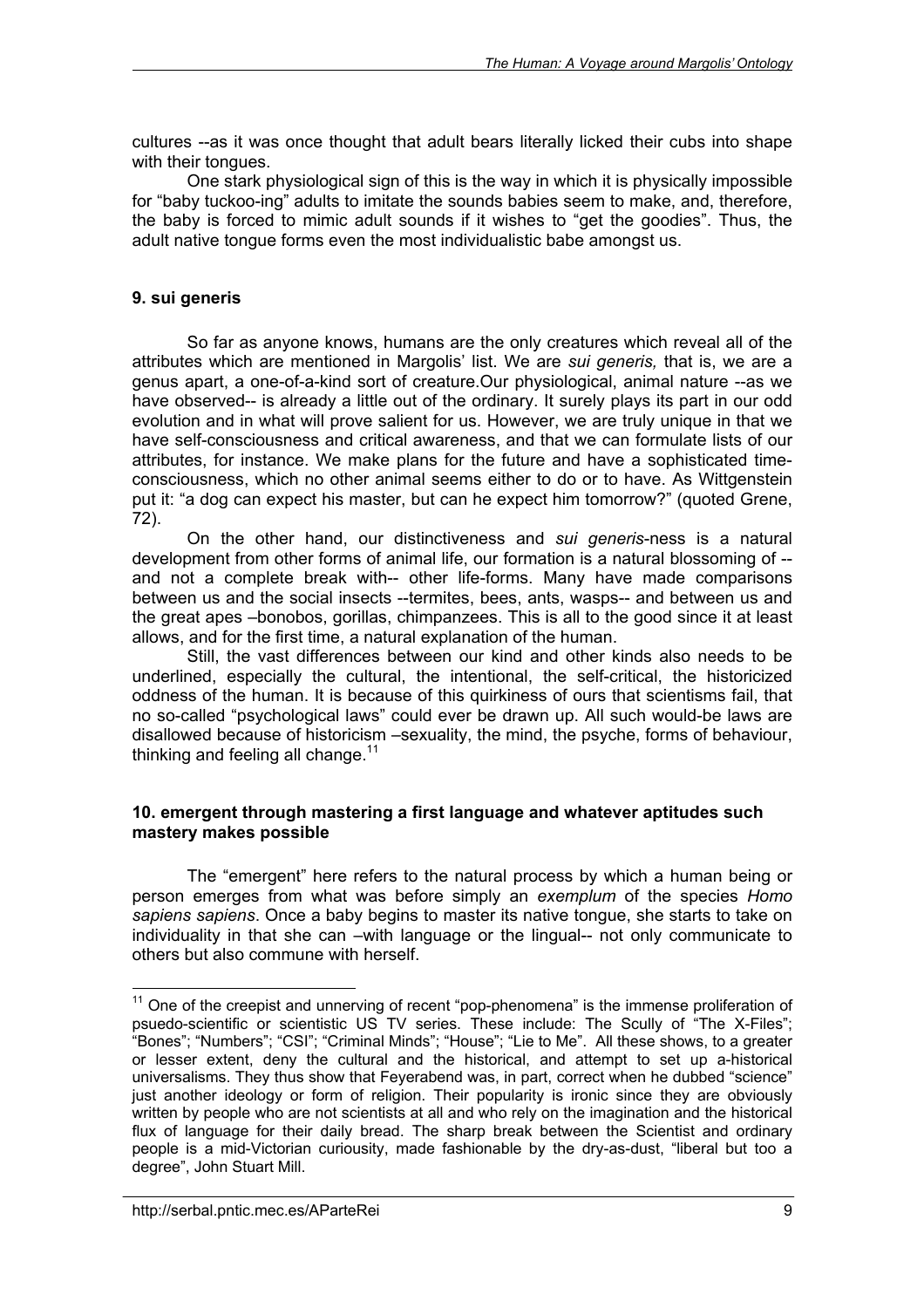A transformation has then taken place and, from now onwards, no human being can ever be reduced to either a body or simply an instance of the animal species *homo sapiens sapiens*. The aptitudes lingual mastery fires are variegate and include the ability to mold a unique self, perhaps even to dream for the first time, certainly to experience an intentional, future-oriented time sense nothing coextensive with physical, clock-measured time. A world of significances comes into being and becomes our being. We might recall here Marjorie Grene's trenchant observation that language's prime function is not communication but "the construction of a cultural world" (*A Philosophical Testament* 156). Here, we might add, this is the prime function of everything lingual and not simply language.

#### **11. indissolubly hybrid, uniting biological and cultural processes and powers**

A person is both an animal, a body and the site of semiotic significance, the "lived body" in Merleau Ponty's phrase. Attributes such as "smiling" or being "sad" can be rightly assigned people but could never be assigned any mere object, except via metaphorical anthropomorphism. This allows us to answer Wittgenstein's famous query –as to what remains if I subtract from the fact that I raise my arm, the fact that my arm goes up. The answer is "intentionality", human purposefulness, human will, volition, decision or desire. These are just as real as the physical arm and its position on high. The arm's going up can be biologically or mechanically accounted for, not so my raising my arm. The latter requires cultural processes and powers. Still, the single act is the result of the hybridity of the human.

The "indissolubly hybrid" –this is a chemical solution not a chemical mixture (bowing to Nietzsche's exasperation at the ubiquitously metaphorical)-- obviates all forms of dualism which have bedeviled philosophy, most virulently, since Descartes. In the same way as humans are bodies and significances, meanings, so too are their creations –not least, other humans in the form of offspring. Thus, a sculpture is not a piece, or pieces, of stone and nor is a cathedral. A painting is not canvas and paint. Poetry is not "words, words, words" –despite Hamlet's canny madness. Music is not noises –despite Mozart's judgment on the English. The artworks which the human "artworks" utter --creations people make-- are as indissolubly hybrid as they are themselves. Thus --despite innumerable, rearguard, analytic philosophers of Art-- *finis* is now written to both dualism and reductionism.<sup>12</sup>

#### **12. capable therefore of hybrid acts or "utterances" (speaking, making, doing, creating) incarnate in the** *materiae* **of any part of physical nature**

As noted at the opening --with the definition of the artwork-- the things humans create share the human ontology and vice-versa. Margolis calls all such artifacts "utterances". The paradigm here, of course, is speech which is literally uttered, like the song of any bird. What is naturally "miraculous" about speech is that we hear it spontaneously as meaningful. We do not first hear sounds which we then decode. In a similar way, we see paintings, hear music, view sculpture, appreciate temples, imagine Dickens written **world**, feel sad at the dancing, dying swan, anger when Sam Spade is

 $12$  Mozart said of the English that they do not like music, they only like "the noise it makes".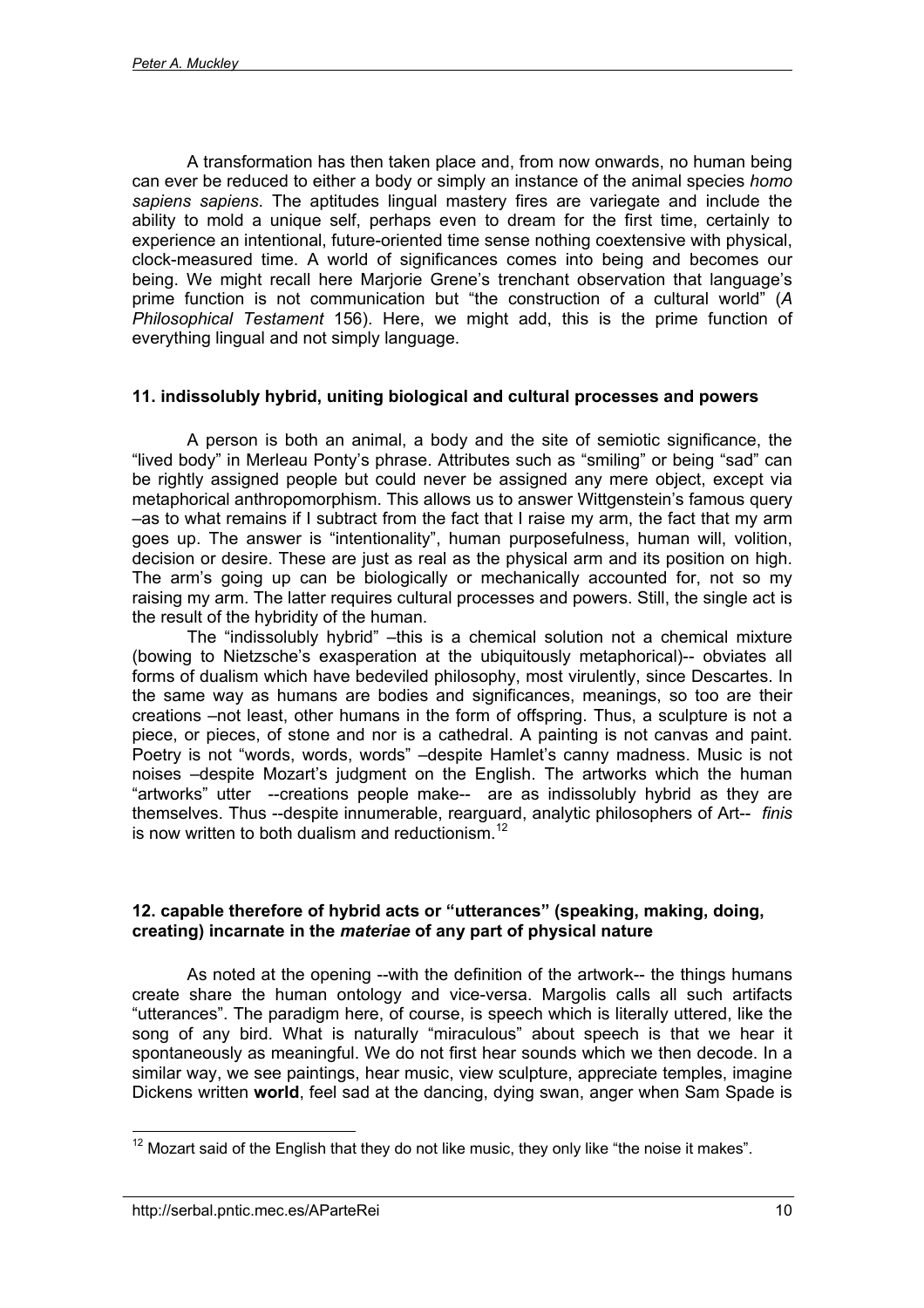betrayed (again).This is the real, the cultural world. It is uttered by humans and only makes sense to them. $^{13}$ 

In all art appreciation cases, it is possible to divide, by abstraction, each experience into a purely physical and a purely semiotic element, to divide body from spirit. This division *ex post facto*, however, should not be confused with what we "really" see or what is "really" there. We are dealing with immediate experience –with "phenomenological experiences", with *Erscheinungen*, in Hegel's term (the salient, what shines forth, what sticks out)-- and this is an experience already intertwining the imaginative and the cultural. That is, even our spontaneous perceptions are culturally loaded and lingually biased.

#### **13. self-transforming or internally** *gebildet* **through its second-natured powers**

The phrase "our second-natured powers", as we have seen, refers primarily to our internalizing the ambient culture and, more specifically, internalizing a mother tongue. Once we have language, we then have access to an inner world, an interior and ever-expanding sphere where a budding sense of self flourishes. It is here that the trickiest parts of the human come to the fore --the parts most difficult to analyze because people do truly create so much more than any input they may receive might sum up to. The imagination, imaginative perception and memory now become **intensional** realities. The individual, languaged, can now develop skills, dreams, and thought-experiments in an efflorescent superabundance, aided by countless messages, symbols, codes, conversations, significances --bombarding her from the outside world --which are captured up, each second of each day.<sup>14</sup>

This growing individual –via internal self-construction—may now create the completely new and that which is not simply a re-ordering of the cultural elements or the elements of the various cultures she internalizes. This growth of the new –effected by individuals-- is what defeats any efforts at a reductive account of the human being. A person simply cannot be reduced to her ingredient parts or to any single factor thereof --be that factor genetic, atomic, cellular, or whatnot, whatever. There are doubtless limits to this creativity –dependent upon the internally *gebildet*, as the next section makes clear-- but these limits can never be envisaged nor defined beforehand.

#### **14. empowered and constrained by the collective history it shares with similarly emergent creatures**

Born into a specific society at a specific time, we find a world already in place - a human, cultural world. This is our given. It is what Hegel called the *sittlich*, what Foucault terms the "historical *a priori*", what Wittgenstein refers to as a "form of life"

 $\overline{a}$  $13$  This list of examples is meant to suggest all the arts. There may well be new art-forms "in the womb of time yet to be delivered", of course. If some future artist gets "irritated" enough (in Pierce's sense) with the seven arts we currently have. The important thing to notice is the adequation between the imaginatively-freighted perception of perceiver and perceived. We bring meanings to the artworks and they reciprocally send meanings out to us.

 $14$  The very best work on the "dialogic imagination" is M. M. Bakhtin's work bearing that title, though we should not forget Plato's "dialogue between Self and Soul" nor C.S. Pierce's "Tuism". The formation of the self is coextensive with the formation of the Other. The private is always open to public criteria. Were this not so, there could be no possible pretence to Objectivity anywhere. The "intensional" is the "non-extended", the opposite of the extentional, or that which can be weighed and measured, the *res extensa* of Descartes.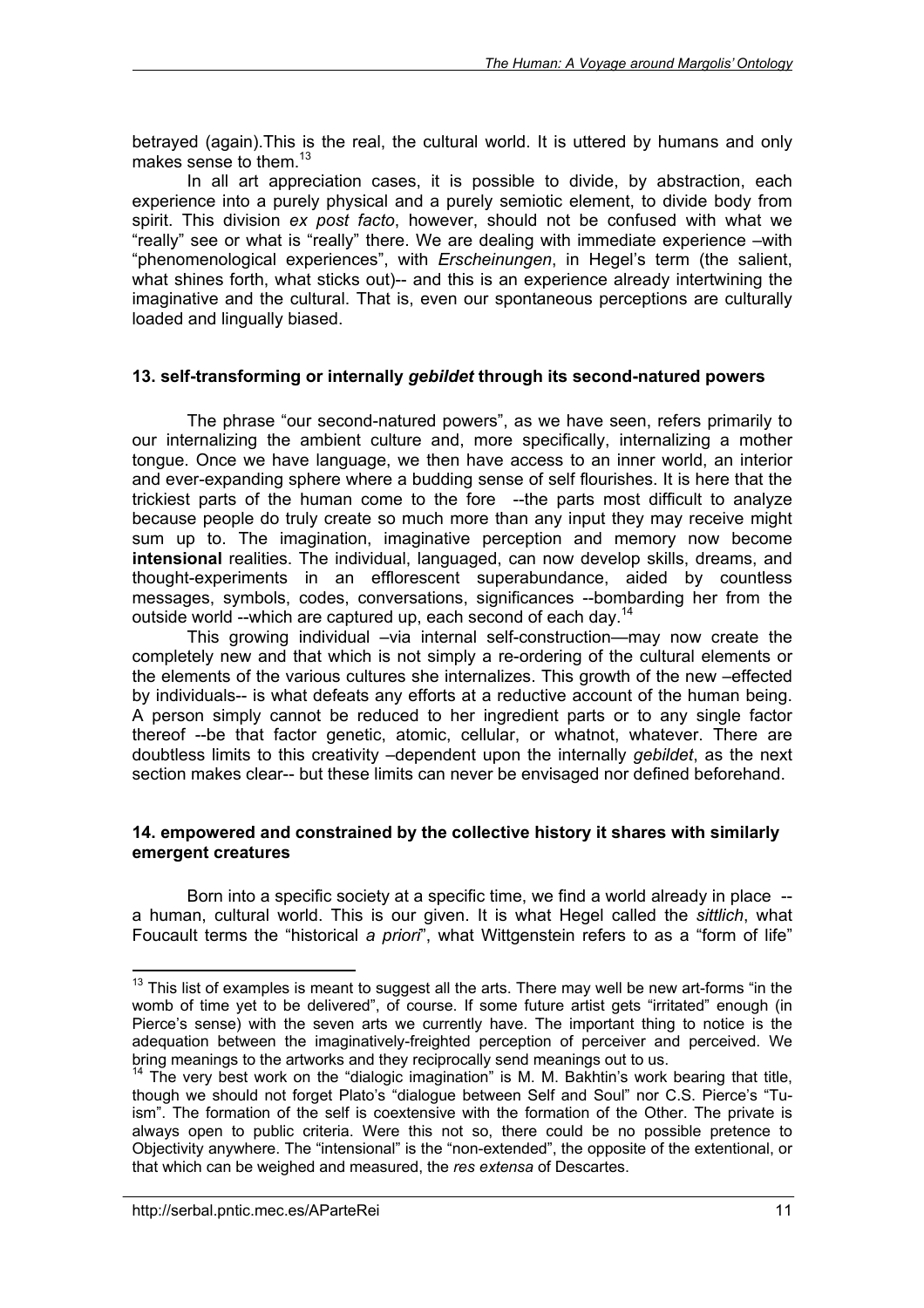(*Lebensform)*, what Nietzsche inveighed against, in vain, as the "herd morality". The stage of history upon which this particular society plays constrains the part any one of us might assume from the very outset of our existence. The historical state of the native tongue we incorporate, the historical development of the tools and technology we find to hand --the political, social, ethical norms weighing upon our group at that time-- all serve to hedge in our possible thoughts, feelings and imaginations.<sup>15</sup>

Still, this collective history –which has made and fashioned the individual's powers and skills-- is also what gives each individual the possible powers and skills to go beyond any such collective history.<sup>16</sup>

#### **15 capable, thus, of functioning as a self, a person, a subject, an agent, within an aggregate of similarly formed selves, that is, free and responsible, capable of causally effective (incarnate) initiatives, capable of self-reference, of reporting its inner thoughts and experience in a public way, of understanding the utterances and acts of similarly endowed selves**

Now that a person has emerged into the public arena –after having been built up by external forces, such as being reared in the family, groomed by adults, "kicking about" with playmates, and (rather a long stretch behind) after having received formal education **and** after having been built up by the internal growth which language acquisition or lingual skills have made possible-- she is a free agent and can be henceforth held responsible for her words and deeds. She can affect others, their emotions, thoughts and acts. She can speak and make known her inner life, desires and suggestions. She can spontaneously understand the words and actions of others. She can reflect upon her own beliefs, behaviour and talk, self-critically.

A special word might be said about the terms "aggregate" and "free" since they are both open to misunderstanding and abuse. An "aggregate" is just any group or collection of people. These people may have no relation even to our home culture or life-form. We perform as selves even among disparate gatherings of strangers or foreigners, people who may not share our prejudices, our ideologies, our language, people, in short, who share nothing with us except, *ex hypothesis*, our 1-17 human attributes here outlined.<sup>17</sup> We seem to instinctively recognize other humans, as it were, **unless** we are rigidly programmed by our home society not to –this point is dwelt upon by Gadamer in *Truth and Method* (1975).

As for the fact that we are "free", it might here be pointed out that, Margolis --in *Historied Thought, Constructed World*-- defines being "free" as the human capacity to

 $\overline{a}$  $15$  The importance of "positioning", "situating" cannot be overstressed. The niche we occupy is a very animal, Darwinian-type of thing –"Geography is Fate", as Heraclitus put it. Intra-societal situating is as potent here as any inter-society positioning. Of course, we are more than "hedged in" (we are often maimed or imprisoned) by such things as class, income, race, gender, in most modern societies. In fact, it is often the case that individuals from another class appear as almost a different species of animal from us.

<sup>&</sup>lt;sup>16</sup>Essential powers are such things as language, imagination, imaginatively-loaded perception, memory. Essential skills –very much obliged to the type of society we must situate ourselves in- - may include: plane-piloting, telephone-using, car driving, guitar playing, whistling (for Lauren Bacall and Bogart, or the Gomerans of the Canary Islands), knot-tying (in honour of R.G.<br>Collingwood), stilt-walking, card-shuffling, and the like.

An "aggregate" is often contrasted with a "community", following Tönnies "gesellschaft" and "*gemeinschaft*" distinction. As for the "life-form" (*Lebensform*) of Wittgenstein, some hold there is only one such form valid for all mankind. It is employed here, however, to mean something like "home culture" or "tradition", with all the fuzziness such terms are heir to --being German or being Chinese, for instance.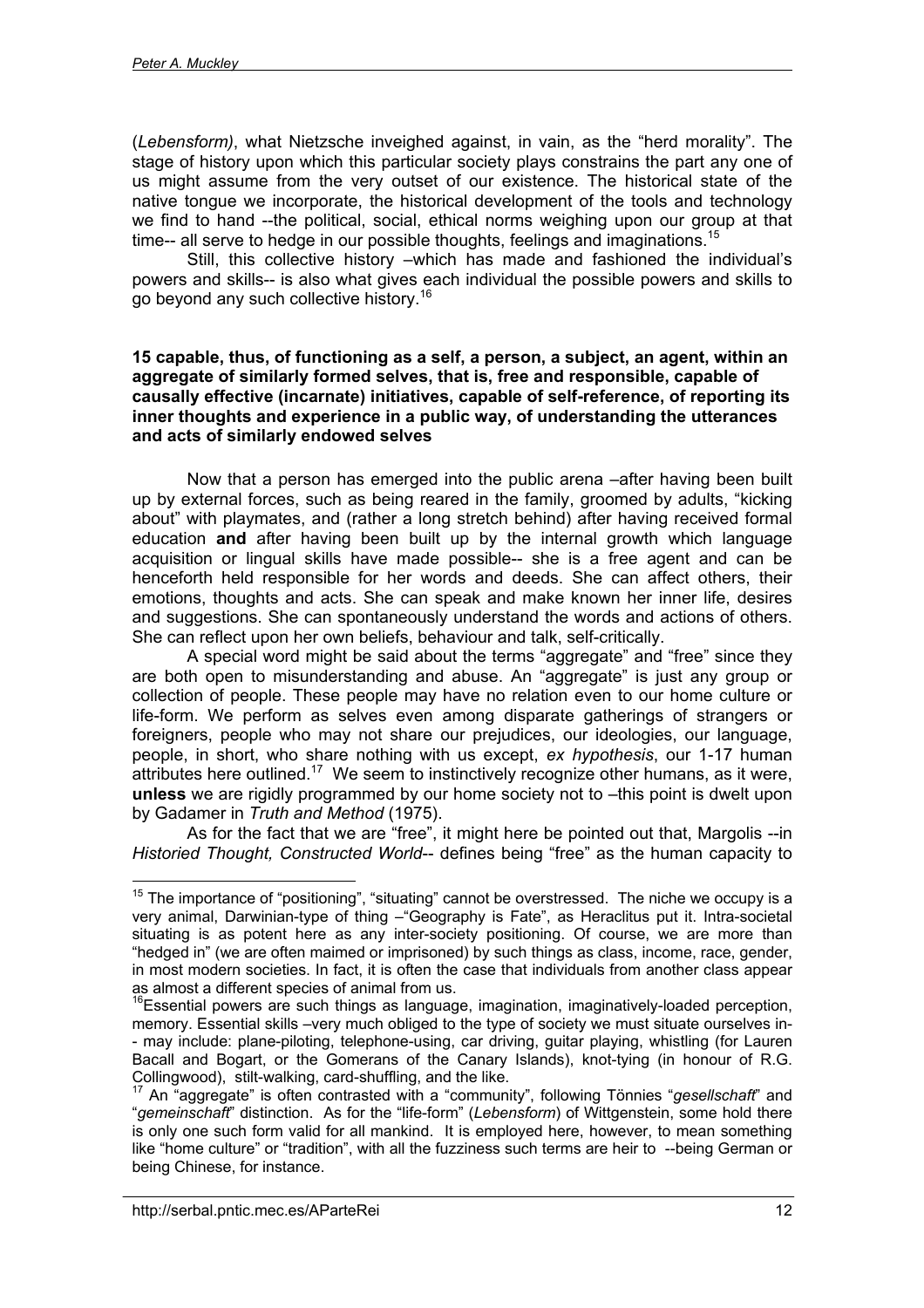assent to or to deny a proposition. When we consider carefully all that that entails, we see just how momentous such a "being-free" truly is. We also realize its nearundeniability, we do indeed have such a freedom. Take, for instance, some group which insists "we hold these truths to be self-evident", and a little voice in the crowd saying, "Well, I don't". Such a scenario is possible hence the freedom of agents seems a highly reasonable assumption.<sup>18</sup>

### **16. inherently interpretable and subject to change by being interpreted**

Given the emphasis placed upon the reality and sheer effectiveness of the semiotic, the symbolic, the non-extentional and the meaningful in the make-up of the human being, it is hardly surprising that interpretation is a key factor in human life. Each of us is open to various interpretations –often virulently conflicting interpretations- - by our *confrères* whom we, in our turn, attempt to interpret or simply, spontaneously, do interpret. This is why biography and autobiography are such popular genres. Each would like to grasp, to find, to reveal the essence of the other –or of themselves. Unfortunately, we are all rather like Moby Dick –just another layer below that last penetrated layer, *ad infinitum*-- and represent different things to different interpreters. There simply is no stopping point to interpretation.

Further, the historicized way of "human being" makes the interpretive task all the more slippery as, little by little, the ambient culture which guaranteed the historical actor's reality slithers from the grip of present consciousness. Being "interpretable", it is easy to appreciate how the judgement on a life is later subject to real change via reinterpretation. It is also then relatively simple to admit that reality must be a consensual reality in some way, an interpretational accord.

A prime --albeit extreme-- case of such real changes effected through interpretation might be admirably illustrated by the standing afforded the tin-pot "godman" of yesteryear –the Pol Pots, Hitlers, Stalins, Mussolinis, Maos. How were they seen by their followers? How are they viewed now? On a smaller scale, how is it possible for any of us to have enemies when we are all such nice people? Obviously, someone --or a whole host of poor critics-- somewhere --or globally-- must simply be interpreting us wrongly.<sup>19</sup>

 $\overline{a}$ <sup>18</sup>We might also recall, in this connection, *The Life of Brian*. When the crowd gathered below Brian all repeat "we are all individuals", one individual has the courage to state, "I'm not". One is also reminded of Bartleby and his "I would prefer not to". As Dr. Johnson had it: "We know we are free and there is an end on it".

 $19$  The nature of physical entities --lacking the cultural dimension, the Intentionality (the intentional and the intensional complications) of humans-- is so much easier to interpret and easier to enforce consensus on. That is why science is more relied upon than the "human sciences". And, scientists, being human, know just how tricky a type of creature they and their fellow creatures are. They hope to play it safe.

Forcing consensus on humans has been the very warp and woof of history. Any type of proselytism –religious or secular-- is a disguised method of getting others to admit just how right we obviously are. Were our being right so obvious, others would presumably --some time-- find it out for themselves.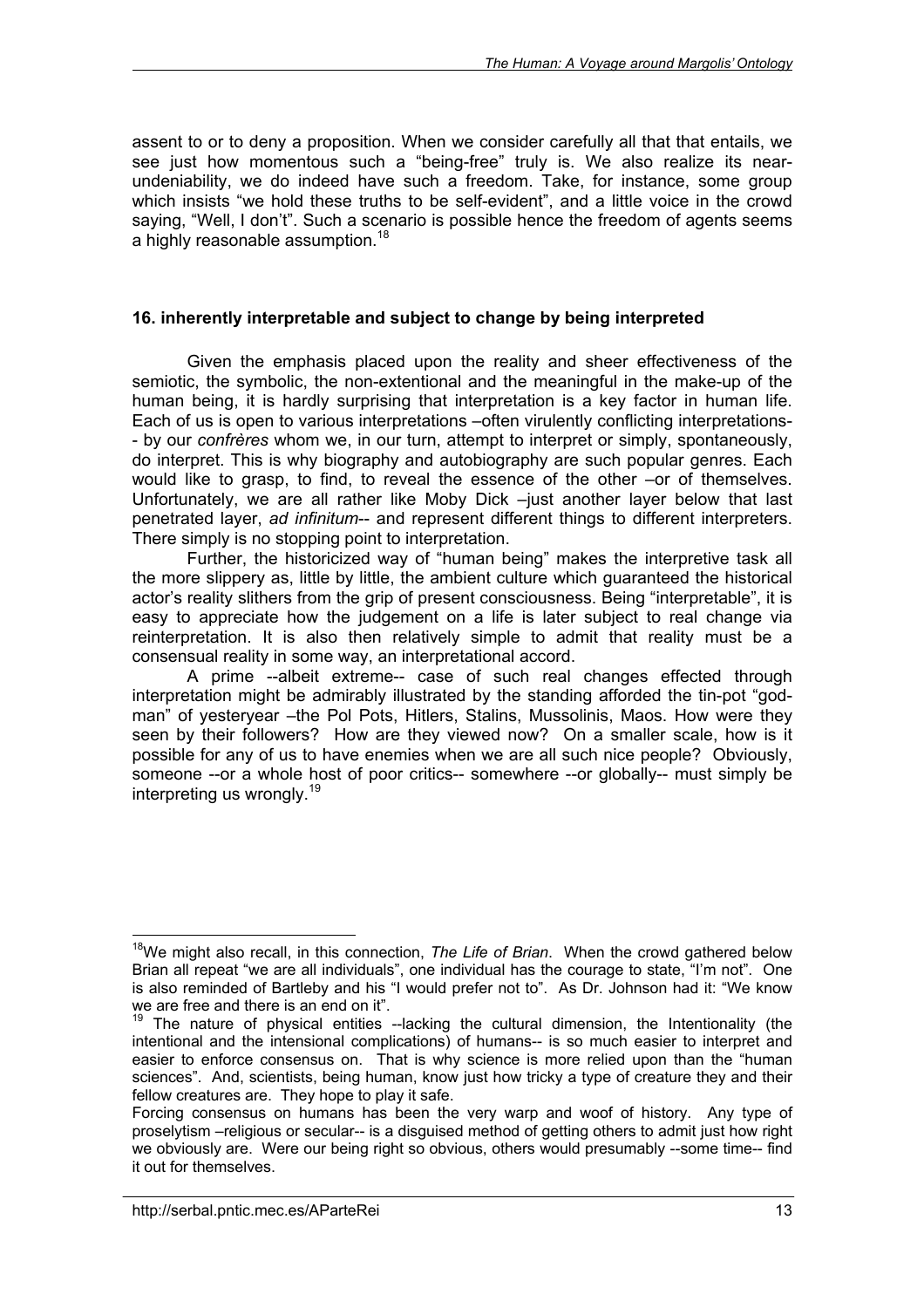#### **17. not a natural kind entity but a history, or an entity that has a history rather than a nature, or a nature that is no more than a history –a history determinable but not determinate**

"Not a natural kind entity" certainly does not mean that human beings are not animals. It does mean, however, that the kind of animal they are is not like a lion or a hedgehog, animals who are today the same as they were 1,000 or 3,000 years ago, animals whose behaviour is, generally, predictable and whose lives tend to reduplicate the lives of their progenitors. This is not the case with people. 1,000 years ago and we are with the Viking Hordes, 3,000 and we are with only-experts-know-what sort of "crazed creatures" and odd beliefs and consensual truths as to the universe and all that pertains unto it.

Rather neatly going back to the opening attributes of our tally (1-3), we see how each individual is a life-history, also how though people make things –Aristotle's *poeisis--* the way in which they make them –their tools, their beliefs, their cultural world- - itself goes on to make new kinds of people, and so on, each new generation slightly (or radically) altering the *praxis* of the generation before, reinterpreting it, further technologically fashioning the earlier way of life. Parents –each a separate life-history, an individual-- create their offspring and these offspring develop in the"social uterus" to become fully real only as historical phenomena in a new historical situation --differing usually quite markedly from the cultural world their parents inhabited.<sup>20</sup>

To hold ourselves together, so to say, "from the cradle to the grave", we narratize our lives in the same way as historians must narratize the past of groups, nations, or civilizations. We learn how to do this as we internalize our "better self", the one we argue and debate with, whenever we think. We master the art of narrative - when we do-- via the stories we hear in infancy.

Margolis emphasizes --and rings changes upon-- the historicist theme here for many reasons. Principal among them are: 1) it is a theme fatal to all scientisms and one which they ignore and would gladly eradicate were that possible; 2) once accepted, the theme renders "Objectivity"with a capital "O" untenable; 3) the historied makes all appeals to "human nature" and what is "natural" seem a hardly sustainable form of argument; 4) it is a new theme and not found in the human annals much before the late eighteenth century, with Vico and Hegel; 5) once admitted, historicism puts an end to all transcendentalisms and teleologies, an end to essentialism, universalist pretensions, to dualism, to reductionisms of all stripes.

That the history which is a person is "determinable" but not "determinate" is the same as saying that we are interpretable but not determinate, our personal history becomes a matter of interpretation. Interpretations can hardly be "true" or "false", but are rather "convincing", "unconvincing", "adequate", "fair", "unjust", "off-the-wall", and the like. In short, judgements on humans selves must take a relativist turn and the way must be kept open for incommensurabilisms. Relativism and incommensurabilism infecting our very way of "being-in-the-world" are, then, more than likely to also infect anything and everything we think about the world. This is not good news for many.

Margolis does not maintain that there is no "human nature" *tout court*. Human nature is defined by such adjectives and phrases as the 17 attributes above discussed, for instance. All humans, we might claim, **are** "like this". It is simply that the "like this" is far from simple, its implications somewhat dizzying. "Like this" means we are immensely open-ended, slippery to grasp, variable, "fluxive", plastic, the endless subjects and objects of our own fascinations. The lesson to draw might well be that

 $^{20}$ The theme, of course, is Marx's. In a bluff oversimplification –which he knew to be such-- he remarked famously that "the handloom gave us the feudal baron, the steam engine, the industrial capitalist".